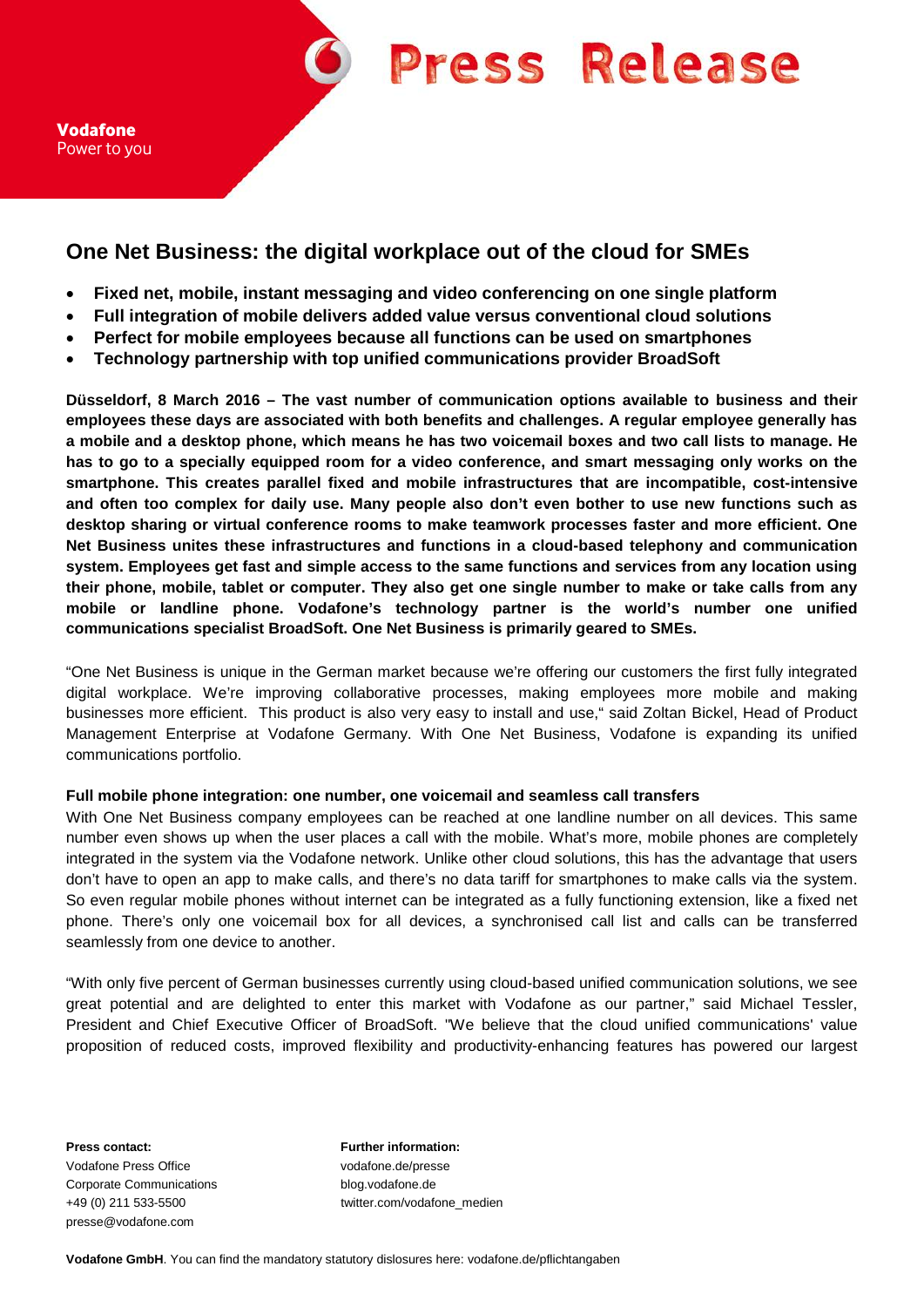

Vodafone Power to you

service provider customers to a growth rate almost three times greater than those offering voice only cloud solutions."

#### **Fast and simple upgrades**

Unlike conventional telephone systems, One Net Business uses software and an SIP trunk for fixed network telephony. This offers numerous advantages. Businesses only need one single data cable and employees can make and take calls wherever they are **–** in the office, home or car **–** with one dedicated fixed network number. Additional numbers can be added quickly and flexibly in an online process whenever they're needed **–** for new employees or so that a higher volume of calls can be taken during a marketing campaign, for example. Existing and new branches or sales offices can be quickly integrated in the network without the need to install any additional hardware on site. In the past, system configuration was a complex task performed by engineers. Today, with One Net Business, it only takes a few mouse clicks.

### **Virtual team work made easy**

Virtual teams can use both the basic functions and add-on services on any device, even if team members work at different sites or in different countries. These functions include desktop sharing, instant messaging, video and audio conferences and a personal virtual conference room. One Net Business also has a presence function with status indicator that shows whether an employee is in a meeting or taking a call. The user interface is identical on all devices, which makes it very easy to use.

### **Maximum security hosting at German data centres**

One Net Business is provided by two high security German data centres on a redundant basis. The data connection used to access the system is encrypted. The service is billed by month and user, and there is no initial investment like there would be for a conventional telephone system. Vodafone offers One Net Business as a fully managed service. This means that the customer gets all the platform components, fixed lines, mobile connections and devices from Vodafone. A special service team is also available day and night, and new functions are automatically installed via software updates.

*Vodafone will be exhibiting in Pavilion 32 at this year's CeBIT in Hanover from 14 to 18 March 2016. It is showcasing products for SMEs, large corporations and public-sector companies reflecting the motto: "Getting you ready for gigabit business". The portfolio extends from innovative network solutions to IoT and cloud applications and unified communications products. The Vodafone Press Conference is taking place in Pavilion 32 at 9.45 a.m. on Sunday 13 March.* 

Vodafone Press Office vodafone.de/presse Corporate Communications blog.vodafone.de presse@vodafone.com

**Press contact: Further information:**

+49 (0) 211 533-5500 twitter.com/vodafone\_medien

**Vodafone GmbH**. You can find the mandatory statutory dislosures here: vodafone.de/pflichtangaben